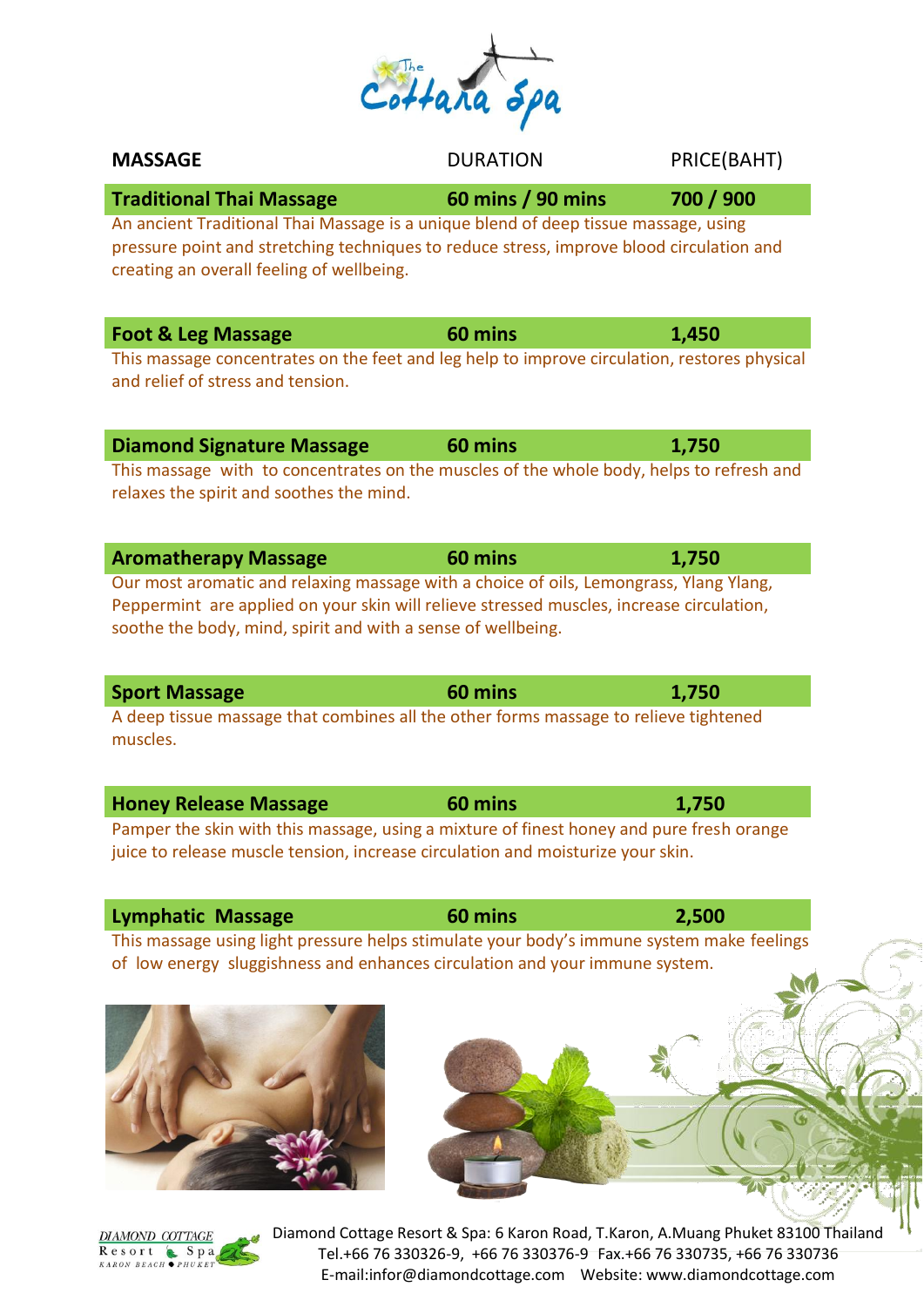# Tel.+66 76 330326-9, +66 76 330376-9 Fax.+66 76 330735, +66 76 330736

**BODY TREATMENTS** DURATION PRICE(BAHT)

**Aromatherapy Salt Glow 45 mins 1,450** A cleansing treatment using dead sea salt with aromatic oils to exfoliate, stimulating and cleansing the pores of the skin.

| <b>Traditional Body Polish</b> | 45 mins                                                                                       | 1,450 |
|--------------------------------|-----------------------------------------------------------------------------------------------|-------|
|                                | This full body exfoliation uses a mixture of traditional herbs with honey and sesame seeds to |       |
|                                | cleanse and remove dead skin cells, promoting a softer and smoother enriched skin.            |       |

| <b>Coconut Cream Scrub</b>                                                                                                                      | 45 mins | 1,450 |
|-------------------------------------------------------------------------------------------------------------------------------------------------|---------|-------|
| This has been integrating with coconut scrub powder, walnut and coconut oil used to scrub                                                       |         |       |
| on your skin gently and being proper for dry skin and maintaining. After you used this, your<br>skin has been clean, soft, fragrance and fresh. |         |       |

| <b>Coffee Detox Cream Scrub</b>                                                             | 45 mins | 1,450 |
|---------------------------------------------------------------------------------------------|---------|-------|
| Our coffee scrub is blended with hand-select fresh coffee beans. Coffee helps detoxify with |         |       |
| anti-oxidant properties to protect skin from free radicals while moisturizing vitamins      |         |       |
| Nourishes and smoothen skin's texture.                                                      |         |       |

| Aloe Vera & Cucumber Wrap                                                            | 45 mins | 1,450 |
|--------------------------------------------------------------------------------------|---------|-------|
| Provide your skin immediate relief from sunburn or sensitivity due to excessive sun  |         |       |
| exposure. This soothing wrap cools by combining Aloe vera and cucumber. Promptly     |         |       |
| alleviating bruning and stinging sensations, this treatment heals and decreases skin |         |       |
| temperature.                                                                         |         |       |

| <b>Body Skin Firming Treatment</b>                                                            | 45 mins | 1,450 |
|-----------------------------------------------------------------------------------------------|---------|-------|
| A deluxe treatment to firm the skin, detoxify, removes the dead skin cell, stimulate collagen |         |       |
| and elastin and encourage circulation. This specialized treatment features body firmer white  |         |       |
| clay mask.                                                                                    |         |       |

**Diamond Signature Wrap 45 mins** 1,450 This wrap is a great way to help with sensitive, dry skin. We soak our wraps in a blend of minerals, botanicals, pure honey, milk and Oat then apply it to the body. The milk and honey moisturizes and nourishes leaving skin silky and smooth.

**DIAMOND COTTAGE** Resort Spa KARON BEACH OPHUKET

Diamond Cottage Resort & Spa: 6 Karon Road, T.Karon, A.Muang Phuket 83100 Thailand E-mail:infor@diamondcottage.com Website: www.diamondcottage.com



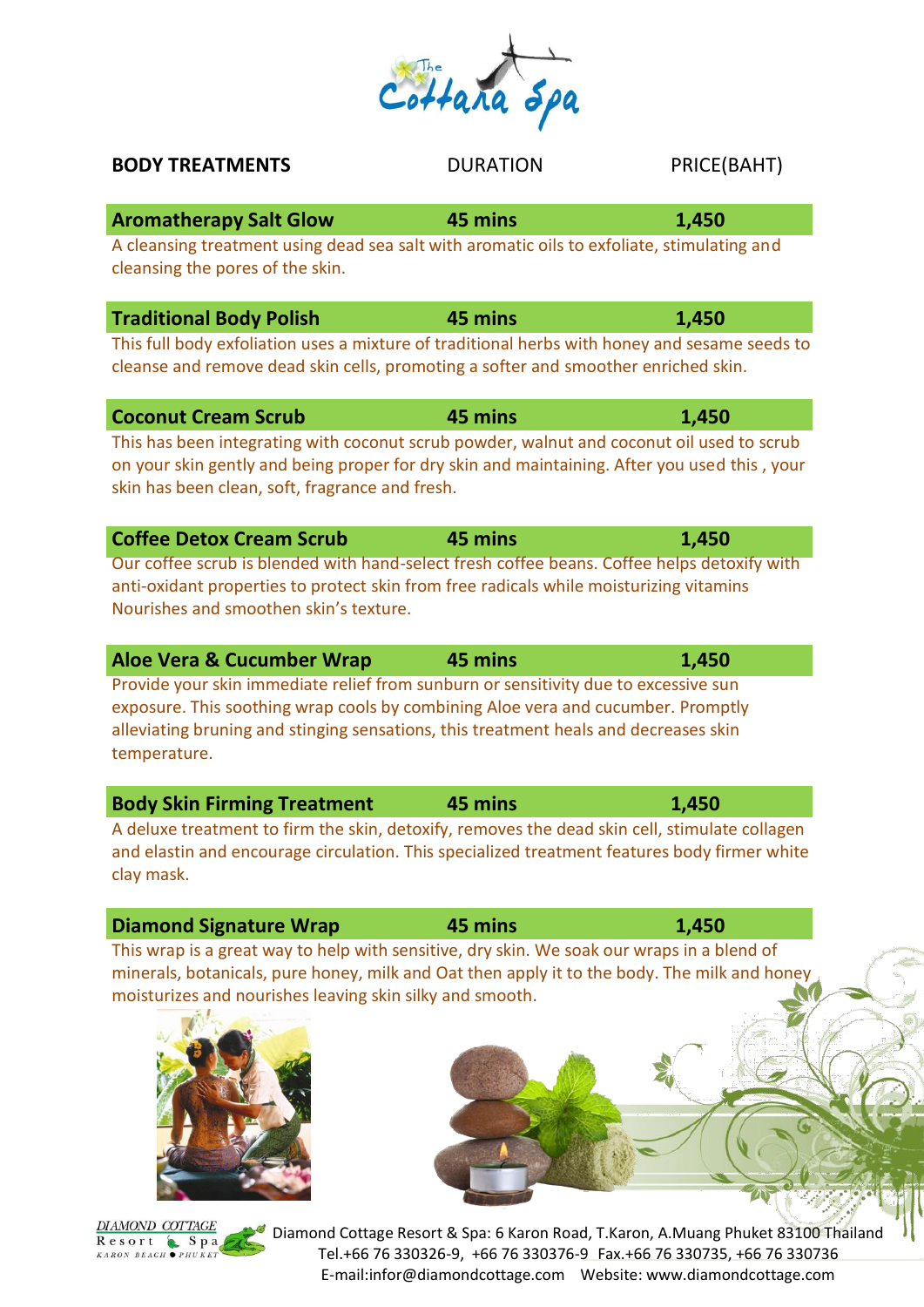

**FACIAL TREATMENTS** DURATION PRICE(BAHT)

| <b>Diamond Traditional Facial</b>                                                           | 60 mins | 1.750 |
|---------------------------------------------------------------------------------------------|---------|-------|
| A traditional facial using nature ingredient such as finest honey and fresh cucumber, which |         |       |
| will leave your skin glowing soft and healthy.                                              |         |       |

| <b>Aromatherapy Facial</b>                                                               | 60 mins | 1,750 |
|------------------------------------------------------------------------------------------|---------|-------|
| A rejuvenating facial experience of lymphatic drainage using aromatic essential oils to  |         |       |
| cleansing, hydration, moisturizing, face massage and mask designed to purify and promote |         |       |
| beautifully radiant skin.                                                                |         |       |

| <b>Diamond Cleansing Facial</b>                                                       | 60 mins | 1,750 |
|---------------------------------------------------------------------------------------|---------|-------|
| A refreshing facial treatment providing cleansing, gentle exfoliation and followed by |         |       |
| detoxifying facial mask to promoting beautifully radiant skin.                        |         |       |

| <b>Gentlemen Facial Treatment</b> | 60 mins | 1,750 |  |
|-----------------------------------|---------|-------|--|
|                                   |         |       |  |

| <b>BEAUTY CARE</b>             |     |
|--------------------------------|-----|
| <b>MANICURE</b>                | 450 |
| <b>PEDICURE</b>                | 550 |
| <b>FOOT SCRUB</b>              | 500 |
| <b>HAND PARAFFIN TREATMENT</b> | 550 |





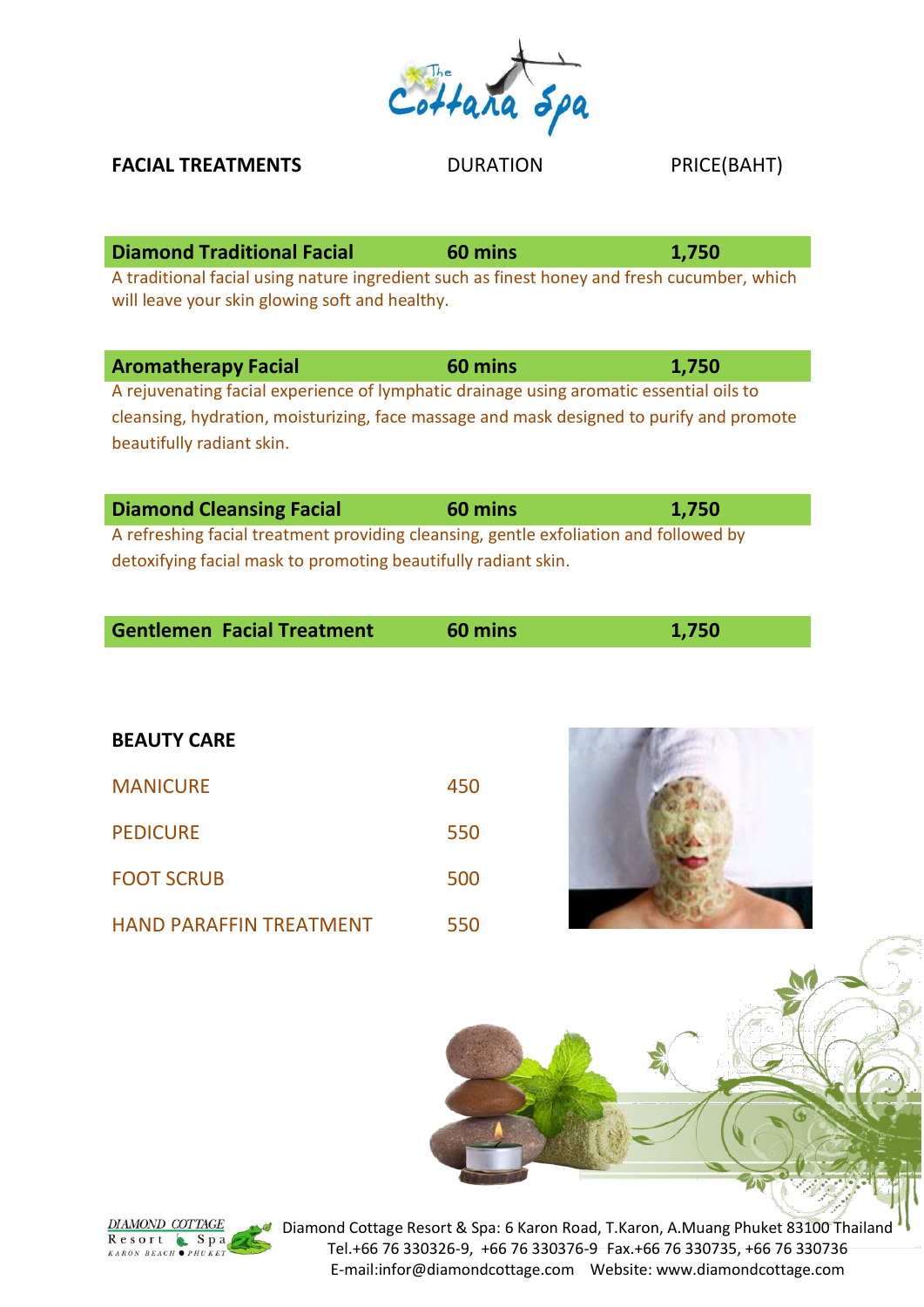

| <b>PACKAGE</b>                                                                                                                                        | <b>DURATION</b> | PRICE(BAHT)               |
|-------------------------------------------------------------------------------------------------------------------------------------------------------|-----------------|---------------------------|
| <b>Diamond Respite Package</b><br>- Sauna & Jacuzzi<br>- Thai Traditional Massage<br>- Foot & Leg Massage                                             | 2 hrs.          | 1,900.-                   |
| <b>Diamond Vitality Package</b><br>- Sauna & Jacuzzi<br>- Thai Traditional Massage<br>- Siam Massage (Back Massage)                                   | 2 hrs.          | 1,900 .-                  |
| <b>Diamond Traditional Package</b><br>- Sauna and Jacuzzi<br>- Traditional Thai massage<br>- Diamond Traditional Facial<br>- Herbal Spa Blend Hot Tea | 2 hrs.30 mins.  | $2,250. -$                |
| <b>Diamond Natural Package</b><br>- Sauna & Jacuzzi<br>- Diamond Signature Massage<br>- Manicure & hands Paraffin Treatment                           | 2 hrs.30 mins.  | $2,300. -$                |
| <b>Diamond Bliss Package</b><br>- Sauna & Jacuzzi<br>- Herbal Body Scrub<br>- Aromatherapy Body Massage                                               | 2 hrs.          | $2,400. -$                |
| <b>Diamond Serenity Package</b>                                                                                                                       | 2 hrs.          | $2,400,-$<br><b>LVAVE</b> |

- Sauna & Jacuzzi

- Herbal Body Scrub

- Diamond Signature Massage

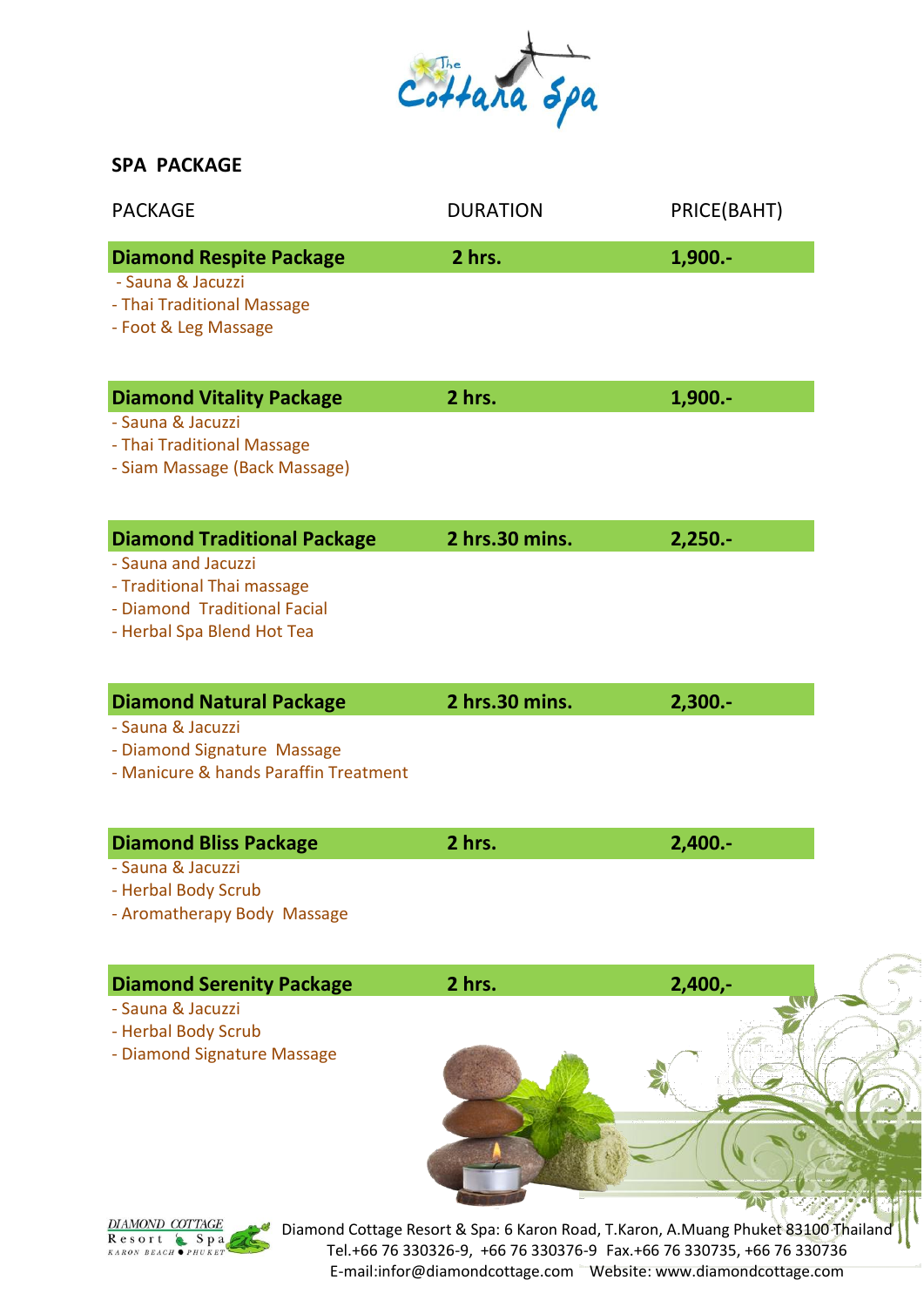

| <b>PACKAGE</b>                                                                                                                                   | <b>DURATION</b> | PRICE(BAHT) |
|--------------------------------------------------------------------------------------------------------------------------------------------------|-----------------|-------------|
| <b>Diamond Skin care Package</b><br>- Sauna & Jacuzzi<br>- Herbal Body Scrub<br>- Diamond Traditional Facial                                     | 2 hrs.          | $2,900. -$  |
| <b>Diamond Relaxation Package</b><br>- Sauna and Jacuzzi<br>- Body Polish<br>- Aromatherapy Massage<br>- Herbal Spa Blend Hot Tea                | 2 hrs.          | $2,900. -$  |
| <b>Diamond Delight Package</b><br>- Sauna and Jacuzzi<br>- Diamond Signature Massage<br>- Diamond Cleansing Facial<br>- Herbal Spa Blend Hot Tea | 2 hrs.30 mins.  | $3,300. -$  |
| <b>Diamond Rejuvenating Package</b><br>- Sauna & Jacuzzi<br>- Diamond Signature Massage<br>- Foot & Leg Massage                                  | 2 hrs.          | $3,300. -$  |
| <b>Diamond Smooth Package</b><br>-Sauna and Jacuzzi<br>-Body Scrub<br>-Traditional Thai massage<br>-Siam Massage                                 | 3 hrs.          | $3,500. -$  |
| <b>Diamond Romance Package</b><br>- Sauna & Jacuzzi<br>- Thai Traditional Massage<br>- Diamond Signature Massage<br>- Honey Facial Treatment     | 3 hrs.          | $3,500.-$   |

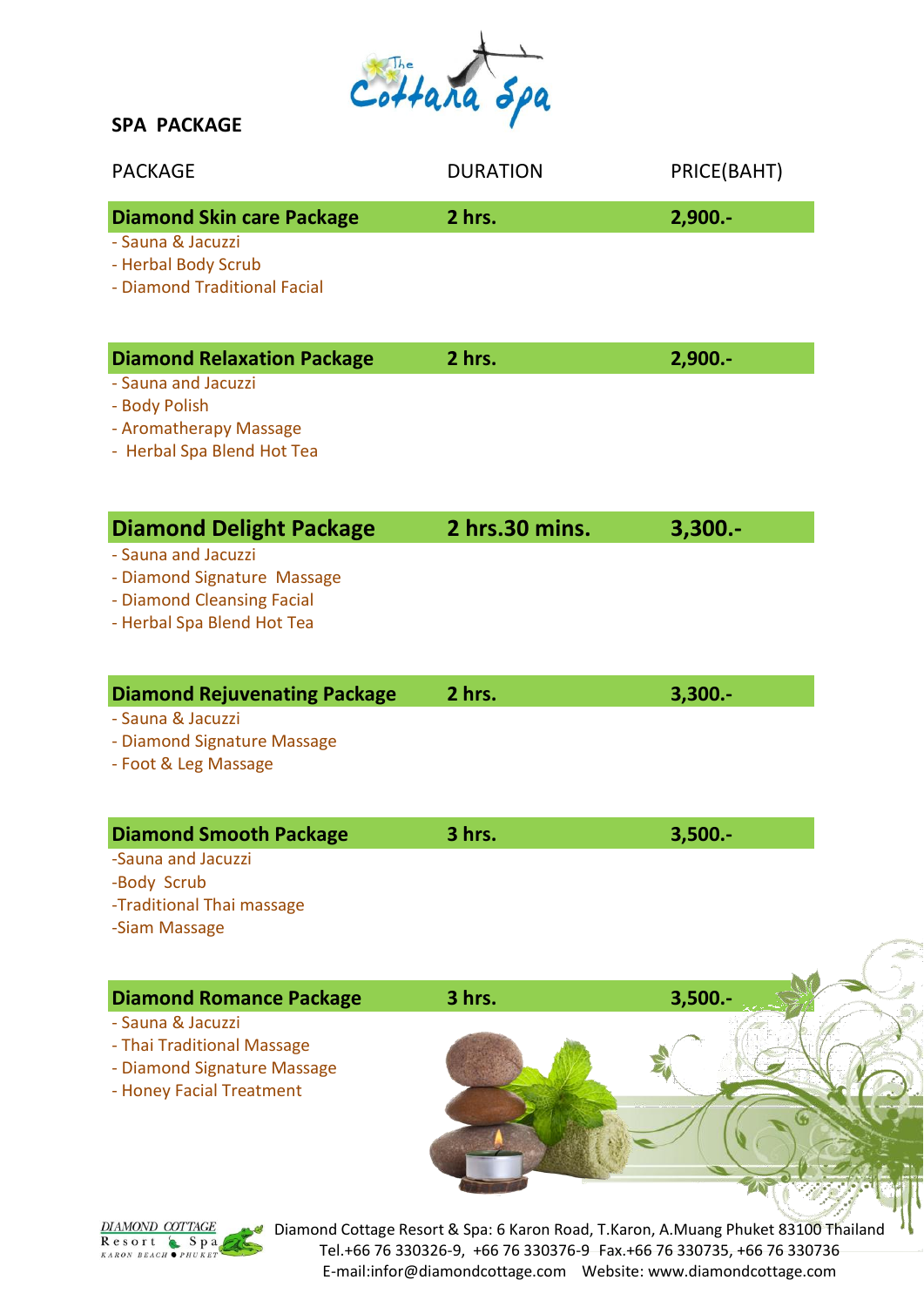

| <b>PACKAGE</b>                                                                                                                                                             | <b>DURATION</b> | PRICE(BAHT) |
|----------------------------------------------------------------------------------------------------------------------------------------------------------------------------|-----------------|-------------|
| <b>Diamond Smart Package</b><br>- Sauna & Jacuzzi<br>- Sport Massage<br>- Facial & Treatment for Men<br>- Herbal Spa Blend Hot Tea                                         | 2 hrs.30 mins.  | $3,600. -$  |
| <b>Diamond Lovely Package</b><br>- Sauna & Jacuzzi<br>- Andaman Salt Scrub<br>- Aromatherapy Body Massage<br>- Facial Treatment (Cereal Mask)                              | 3 hrs.          | $3,900. -$  |
| <b>Diamond Discovery Package</b><br>- Sauna & Jacuzzi<br>- Traditional Thai Massage<br>- Foot & Leg Massage<br>- Diamond Traditional Facial                                | 3 hrs.          | 4,700.-     |
| <b>Diamond Sunrise Package</b><br>- Sauna and Jacuzzi<br>- Andaman Salt Scrub<br>- Aromatherapy Massage<br>- Aromatherapy Facial<br>- Herbal Spa Blend Hot Tea             | 3 hrs.          | 4,700.-     |
| <b>Diamond Indulgence Package</b><br>- Sauna and Jacuzzi<br>- Herbal Body Scrub<br>- Diamond Signature Massage<br>- Diamond Cleansing Facial<br>- Herbal Spa Blend Hot Tea | 3 hrs.          | 4,700.-     |